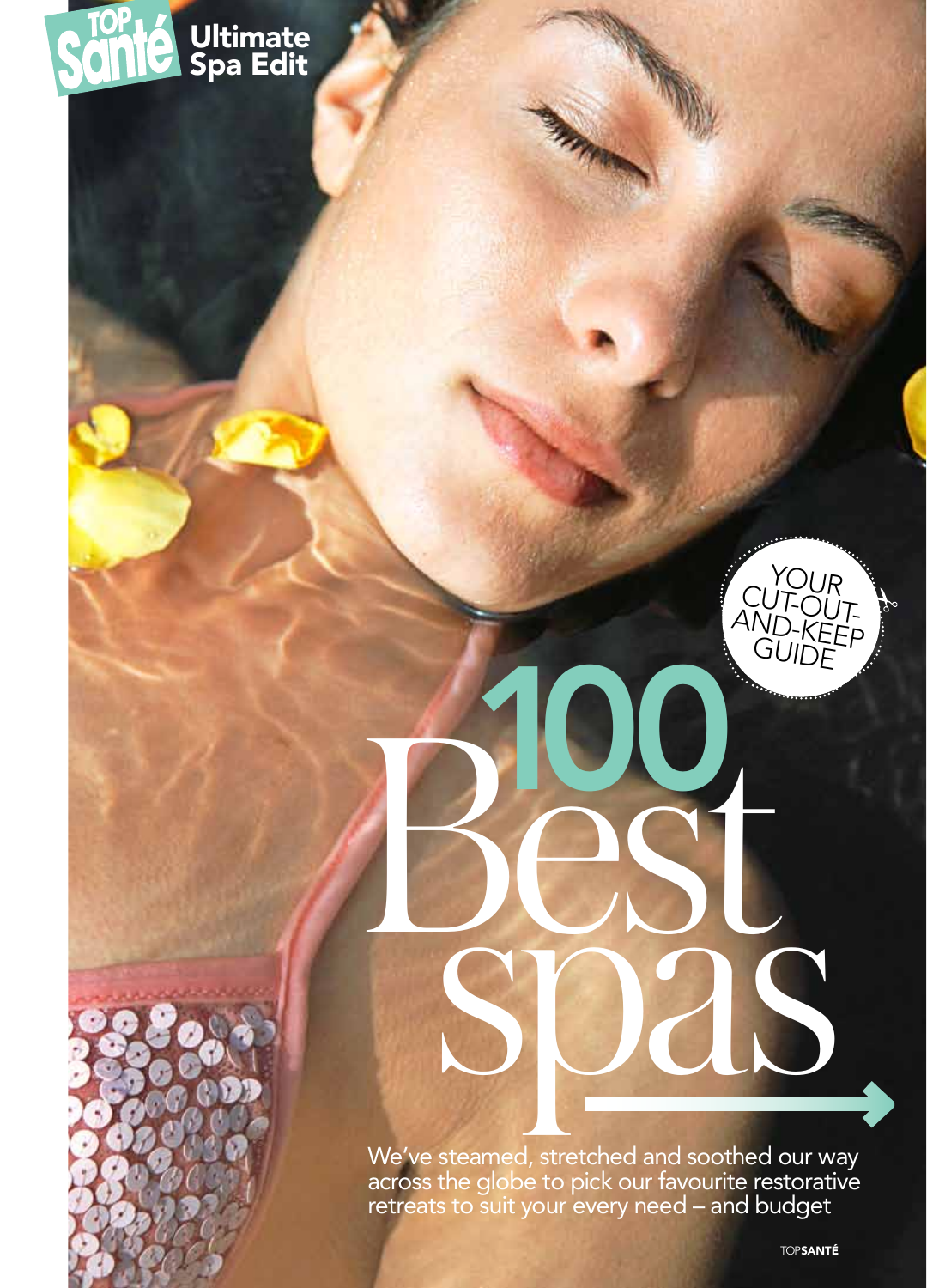# best VALUE

Azul Fit, Canary Islands Loved for Expert Pilates and yoga instruction, minutes from the beach. Book it From £490pp for seven nights (azulfit.com).

2 Middle Piccadilly, Dorset<br>Loved for Holistic retreats. There are vegetarian, detox or raw-food options! **Book it** From £75pppn for a detox retreat (middlepiccadilly.com).

 3 Sianji Gardens of **Babylon, Turkey** Loved for Luxe array of spa treatments. Book it From £82pppn sharing (gardenbabylon.com).

**6 The Sanctuary, Thailand** Loved for Back-to-basics yoga, therapies and near-deserted beaches. **Book it** From £4.63pppn for dormitory bed (thesanctuarythailand.com).

 4 Vitalisé, Portugal Loved for Diet programmes, including alkaline food or juice fasts. Book it From £780pp for eight days (lotusjourneys.com).

**7 Freely Given**<br>**Retreats, Devon Loved for Silent meditation for total** Freely Given Retreats, Devon relaxation and calm.

Book it Charity-run, pay what you can – suggested donation £150pp per week (freelygivenretreats.org).

#### **8 Ayurveda Pavilions,** Sri Lanka

Loved for Ayurvedic treatments in airconditioned villas with private gardens. Book it From £114 pppn sharing (jetwinghotels.com).



 5 Homefield Grange Retreat, Northampton Loved for Naturopathic detox with juice fasts, colonics and massage. **Book it** From £469pp inclusive for three-day Weekend Taster Detox (homefieldgrangeretreat.co.uk).

When I first arrived at the Body Retreat in Somerset two years ago, I was not a happy bunny. I'd lost my house, my husband and my business, and a six-month comforteating binge had taken its toll. I'd heard this women-only weightloss camp performed miracles in record time. I saw proof when a friend trying to fit into her wedding dress shrunk before my eyes.

### WEIGHT LOSS & **FITNE**

17 Fitscape,<br>Andalucia, Spain Loved for A full-body kick-start with hiking and mountain biking. Book it From £1,495pp for seven nights (fitscape.co.uk).

So it was that I found myself with a pair of callipers clamped to my midriff as Julie Brealy, the Body Retreat's co-founder, assessed the damage. I was the heaviest I'd ever been. Seeing my face, Julie said, 'You'll never be this weight again,' – just like that, no fuss or drama.

18 Camp Biche,<br>
Lauzerte, France Loved for No-nonsense boot camp to help you lose fat and shake stress. Book it From £2,250pp sharing for six days (campbiche.com).

The Real Bootcamp, Costa Blanca, Spain Loved for Total body MOT for fitness seekers looking to drop a dress size.

The Body Retreat, Dorset, Somerset<br>and Andalucia

Soul & Surf, Kerala, India Loved for Surf safaris and rooftop sunset vinyasas at this clifftop hotel. Book it From £189pp per week B&B; £130pp per week for surf and yoga (soulandsurf.com).

10 Zening, Cyprus<br>Loved for Yoga, meditation, biking and hiking at a veggie resort. Book it From £695pp sharing for seven nights, including flights (thehealthyholidaycompany.co.uk).

# 11 Satvada Retreats,<br>Marrakech, Morocco

The Body Retreat is not the place to go if you want to lie around being pampered (although you do get nice massages). The aim is to turn things around quickly. The activity level is fairly constant, with long hikes, body ball workouts, boxing and kettle bells. But the atmosphere is supportive and unthreatening, and you never go hungry – in fact, the food is heavenly. It's cooked by chef,

Bikini Bootcamp, Tulum, Mexico Loved for Mind-body programme to get you bikini-ready in record time. Book it From £1,181pp sharing for six nights (bikinibootcamp.com).

22 Wild Fitness,<br>Andalucia, Spain Loved for A jam-packed outdoor adventure week to boost body confidence and shed pounds. Book it From £2,677 for seven nights, including flights (essentialescapes.com).

hypnotherapist and mindfulness specialist, Juls Abernethy.

Loved for Personalised fitness courses with gold medallist trainers – great for beach circuits, yoga and surf lessons. Book it From £1,259pp for three nights (thirtyeightdegreesnorth.com).

#### **Canyon Ranch,** Arizona, US

Loved for Bespoke programmes, from weight loss to sleep enhancement, in state-of-the-art facilities.

**Book it** From £3,745pp sharing for the four-night New Approach To Weight Management, including flights and some spa treatments (healingholidays.co.uk).  $\Rightarrow$ 

Day three was tough – I was walking like a sumo wrestler and could feel every muscle in my body. But by day five, I was elated and energised – even more so after the weigh-in, when I learned I'd lost 7lb and 4% body fat. But my miracle achievement isn't unusual – Body Retreat attendees average 9lb weight loss a week and, unlike many faddy weight-loss gimmicks, the results are lasting. One member in our group had first come two years before, barely able to fit into an airplane seat. Now she was a size 12 and running 10km races!

Loved for Yoga, walking and mindfulness meditation in beautifully designed riads in the shadow of the snow-capped Atlas mountains. Book it From £545pp sharing for five nights (satvada-retreats.co.uk).

Loved for One-to-one yoga sessions, ayurvedic treatments and morning meditation practice. Book it From £1,750pp sharing for seven nights, including classes (thehealthyholidaycompany.co.uk).

### Santa Maria Del Sole, Puglia, Italy

Loved for Family-run, all-ability yoga retreat in a 16th-century farmhouse. **Book it** From £895pp sharing for seven nights (destinationyoga.co.uk).

**Ecce Navigo Tailored** Retreats, Turkey Loved for A seriously glamorous yoga retreat on a 111ft luxury yacht cruising the Turkish coast. Book it From £1,500pp sharing for five days (eccenavigo.com).

Kaliyoga, Spain, Italy or France Loved for Dynamic open-air yoga and meditation at a boho-chic farmhouse. **Book it** From £845pp sharing for six nights (kaliyoga.com).

#### **16 Heather Elton Yoga,<br>6 Goa. India** Goa, India

For many, like me, these retreats are life changing. I've been back three times and each time, I leave feeling energised and svelte. I'm now a toned size 12, and have just signed up for a 10-mile run. And when things go off track (as they did at Christmas), I nip back to the Body Retreat for a weekend reboot, knowing I'll leave feeling positive and motivated again. *From £1,050pp sharing for seven nights (thebodyretreat.co.uk).* 

## 23 38° North at The Scarlet, Cornwall

Loved for Ashtanga and vinyasa flow yoga that goes beyond the physical. Book it From £216pp for seven nights sharing (eltonyoga.com).



# YOGA

Book it From £998pp per week (lotusjourneys.com).



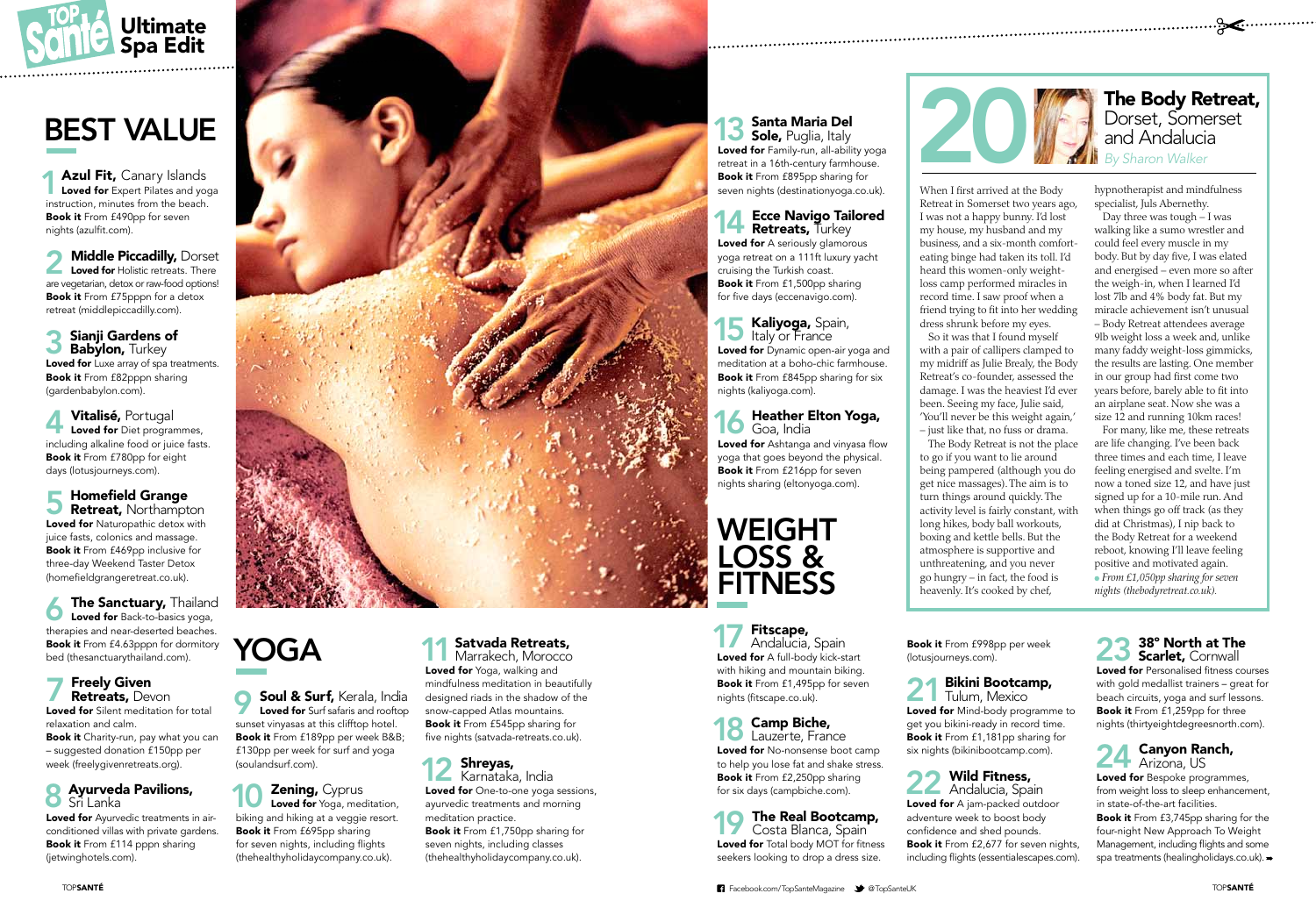**28 Absolute Sanctuary,<br>28 Koh Samui Thailand** Koh Samui, Thailand Loved for Deep internal cleansing, juice fasting and vegetarian food, plus a huge yoga centre and spa. **Book it** £1,275 for the seven-day Signature Package, including some classes and treatments (lotusjourneys.com).

**Book it** From £1,549pp for a sevennight detox programme, including flights (wellbeingescapes.co.uk).

## CHANGE YOUR LIFE



### Loved for The full works - think juice

fasting, colonics and infrared toxinzapping saunas.

Esalen, Big Sur,<br>California, US Loved for Jumping in at the deep end. Submerge yourself in this mind-body programme, from meditation and spirituality to massage and yoga. This pioneering self-development centre, set in 120 acres of fertile ocean-front land, has a strong community ethos. Book it From £333pp in a bunk room for a weekend workshop (esalen.org).

## Stress Re-Set at<br>The Body Retreat,



Loved for Milk, honey and saffron treatments, bubbling outdoor pools and curative spring water treatments. This quirky, green-energy hotel with its Gaudi-style rooftop spires is built around a circular central spa. Book it From £70 per night for a double room, half board (blumau.com).

#### **38** Tabacón Grand<br>38 Spa Thermal Spa Thermal Resort, Costa Rica

Loved for Natural thermal springs, mud treatments and mineral-rich waterfalls and pools. This hydropowered rainforest spa stands in the shadow of a volcano. Book it From £154pn per double room (tabacon.com).

#### **39** SPAnorama at the Forsthofalm. Forsthofalm,

Como Shambhala, Ubud, Bali

#### 37 Rogner Bad Blumau, Styria, Austria

Loved for Unwinding in style with stress management coaching from a resident psychologist, and beauty treatments in the holistic spa. Popular with celebs – Daniel Craig is rumoured to have come here to get his abs in shape for *Casino Royale*. Book it From £582.82pn per room (mrandmrssmith.com).

#### Areias do Seixo, Portugal

Loved for Romantic beach hotel with bags of style, a strong environmental ethos and a lovingly tended organic vegetable garden.

**Book it** From £556 per room for the Package My Love break, including Alma Floral massage for two in the spa (areiasdoseixo.com).

#### 31 Shanti Som,<br>Marbella, Spain Loved for Quick-fix detox using juice fasts, broth and supplements. Book it From £470pp sharing for the three-night Turbo Detox, including cleansing juices and broths and one 30-minute massage (thehealthyholidaycompany.co.uk).

Somatheeram, Kerala, India Loved for Rejuvenation, purification and stress management at this award-winning ayurvedic spa set right on the beach. **Book it** 14-night Body Purification from £104pppn sharing, including treatments (somatheeram.org/en).

> Leogang, Austria Loved for Restful slumber. The wooden rooms in this all-timber resort are proven to lower heart rate, reduce stress and induce sleep. The hotel's



### BLOW THE BUDGET

33 Jiva Healing,<br>33 Goa and various venues across Europe Loved for One-to-one nutritional consultations, lessons in food combining, meditation and Iyengar yoga sessions, run by a young, enthusiastic team of therapists. Book it From £325pp per week (jivahealing.com).

Somerset, Dorset, Andalucia Loved for Anyone needing to offload stress. This burnout retreat focuses on mindfulness, self-hypnosis and detox. Book it From £1,350pp for five days (thebodyretreat.co.uk).

#### Yeotown, Devon Loved for Rugged coastal

Book it From £1,780pp for five days (yeotown.com).

#### **Fiona Arrigo<br>retreats,** Somerset Loved for One-to-one nurturing, with biodynamic therapy, massage, yoga, meditation and soul-searching sessions led by Fiona Arrigo – a life coach, biodynamic therapist and esoteric psychologist. Book it From £450pppn (thearrigoprogramme.com).

spa wizard, Claudia Widauer, gathers herbs from the hotel garden and surrounding meadows to create holistic treatments in the rooftop spa. Book it From £83.50pppn sharing for a three-night break (forsthofalm.com).

London Buddhist<br>Centre Introductory **Weekend Retreat, Suffolk** Loved for Learning mindfulness of breathing and the metta bhavana ('cultivation of loving kindness'). This introductory meditation retreat takes place in a commune-like environment. Book it From £150pp for a weekend (lbc.org.uk/retreat.asp).

#### in:spa, various locations Loved for A life-changing fitness and detox retreat with an expert team who balance fun and fitness. Book it From £1,495pp per week (inspa-retreats.com).

#### **The Big Stretch, UK, Spain or New Zealand** Loved for Taking a step back to reassess your life. A week of life coaching and creative problem solving, inspired by nature. Book it From £2,250pp per week in Spain (thebigstretch.com). →

Spa, Koh Samui, Thailand Loved for Holistic rejuvenation with a focus on naturopathy and yoga – and serious weight loss. Book it From £1,999pp for seven nights, including flights (essentialescapes.com).

#### The BodyHoliday, St Lucia

of one-to-one yoga, raw-food fasting and therapeutic massage. Weightloss retreats lead to an average of 7lb loss per week. Book it From £1,175pp for seven nights (therawretreat.co.uk).

Loved for Extensive facilities, including fitness classes from Body Combat to Body Spin, plus yoga, scuba diving, waterskiing, tennis and golf. Book it From £1,835pp sharing for seven nights (healingholidays.co.uk).

27 Flipper Camp at<br>the Anassa, Cyprus Loved for Water-based fitness holiday with a huge range of activities, from wakeboarding to hydrogym and thalassotherapy. **Book it** From £153pn for a double room. Flipper Camp costs from £682pp sharing for five days (anassa.com.cy).

# **DETOX**

#### The Ashram, California, US

Loved for Quick weight loss. Dubbed the 'toughest little spa on the planet', it's a serious boot camp where the day begins at 5.30am. Gwyneth, Oprah and Cindy Crawford swear by it. Book it From £3,000pp per week (theashram.com).

# 36 The Setai, South<br>Beach, Florida, US

Loved for Super-glam Asian-inspired de-stressing. There are three pools of varying temperatures, including a lap pool with an underwater sound system. Don't come here to lose weight, though – the food is world class. Book it From £355pn room only (thesetaihotel.com).

# **ECO**

hikes, yoga and meditation. Cultivate mindfulness and optimum health at this gorgeously chic, rustic retreat near the ocean.



## Kamalaya Wellness<br>Sanctuary & Holistic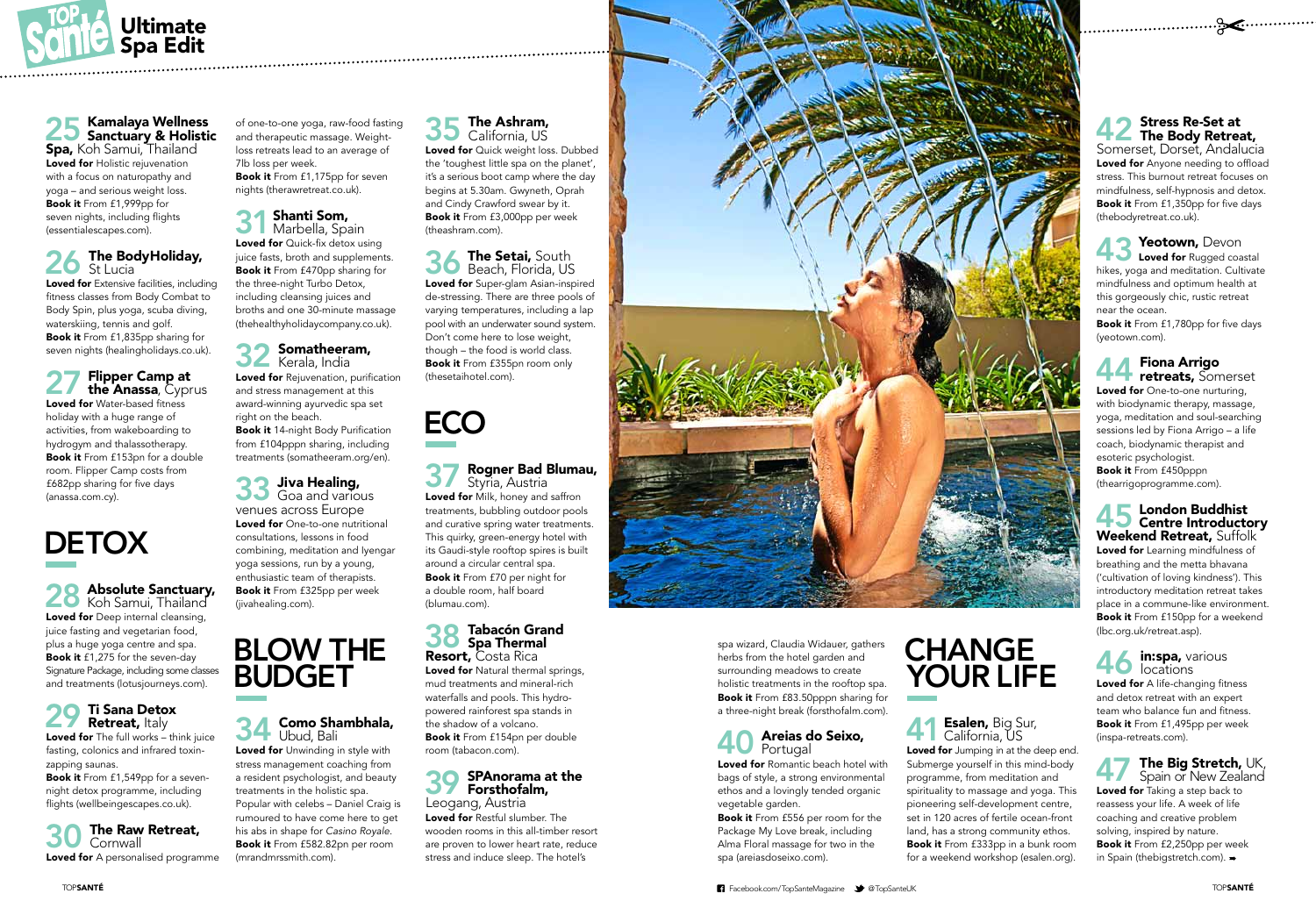I've only ever been to a spa once before. As a busy working mum-offour, my idea of deep relaxation is simply *not* having someone yelling: 'Muuuum!! Where's my breakfast/ tie/head?!' over and over again. The idea of a day blobbing about in a bathrobe had never really appealed – if you get a free pass for the day, why not spend it shopping and/or drinking wine with friends?

So it was with some reservations that I dragged my friends, Trisha and Caroline, to the sumptuous Espa at Corinthia Hotel, London. The school run had been especially stressful that day, so as I lay in the darkened marble treatment room on towels and heated blankets, it took me a while to submit to the blissful Espa facial. I'd parked Trisha and Caroline in the thermal area, where they'd flopped down on heated stone beds, hypnotically close to a state-of-the-art flameeffect fire feature.

A skin analysis revealed I needed to exfoliate and moisturise more. No kidding! My skincare routine consists of a No7 face wipe, if I'm not too tired, and the last time I exfoliated was with an apricot

We emerged relaxed, gleaming and ready to face another day of Weetabix and homework. *A three-hour Spa Day Experience Pass to use the spa facilities costs £95; £115 for an Espa Personalised Facial (corinthia.com/hotels/london).*

### Espa at Corinthia **Hotel,** Whitehall,

Loved for A wide range of pampering treatments at a five-star hotel with a world-class marine spa. Book it From £87.20pn per room for two nights (thestdavidshotel.com).

scrub that came free with *Jackie* magazine. Espa products are all natural. I was asked to choose my oils by sniffing them – whichever smelled stronger to me was my body's natural selection process. It turned out my body needed 'regenerating'. No kidding again. Heavenly scents of frankincense drifted around me as I dozed and shed layer after layer of dead skin. After an hour, I swear I looked 10 years younger!

Four Seasons, London Loved for Cosy relaxation pods and magnificent views across London. The

Loved for Fabulously cool, good-value hotel in a restored Bauhaus building, with a fantastic Cowshed spa and open-air rooftop pool. There are also plush unisex steam rooms. Book it From £108pn per room, B&B; from £66 for a one-hour massage (sohohouseberlin.com).

Spa London, Bethnal Green, London Loved for The Turkish hammam and plunge pools – serious indulgence without breaking the bank. Book it £36 for 25-minute back massage; £38 for 25-minute facial (spa-london.org).

We spent the rest of the day dipping in and out the dark, glistening pool, the glass-walled 'amphitheatre' sauna, shoving ice down each other's swimsuits and curling up in the sleep pods – where, after 20 minutes of giggling like schoolgirls and scoffing complimentary fruits and nuts, we fell asleep. We woke an hour later dribbling onto the plush furniture, shocked we'd been able to relax enough to achieve the Holy Grail for all mums: the Afternoon Nap.

**One Aldwych, Covent** Garden, London Loved for Red-carpet treatments, such as the Oxygen Facial for jetlagged, tired or dehydrated skin. This boutique



#### 57 The Scotsman,<br>57 Edinburgh Edinburgh

Loved for An über-cool stainlesssteel swimming pool in a luxury hotel housed in an old newspaper building. Treatments include salt scrub, Indian head massage and hydrating facial. Book it From £540 for a two-night spa package for two, including B&B, dinner and three spa treatments (thescotsmanhotel.co.uk).

#### 58 The Lowry,<br>58 Manchester **Manchester**

Loved for A quick pampering reboot at a bright and airy urban spa in the heart of the city.

**Book it** £120 for an Express Body Beautiful Spa Day, including massage, facial, mani-pedi, lunch and use of gym and sauna (roccofortehotels.com).

#### 59 Thermae Bath Spa, Bath



use of salt steam room, Hammam Ritual and 25-minute massage or facial (dolphinsquare.co.uk).

62 St David's Hotel & Spa, Cardiff

Loved for Its stunning open-air rooftop pool, saunas and steam rooms, with bird's eye views over the historic city. Try a hot stone massage, or the intriguing kraxen stove – a traditional Alpine hay chamber, which releases herbal aromas and heat to warm the back and shoulders.

**Book it** Entrance £27 for two hours. Recover Facial £42 for 30 minutes (thermaebathspa.com).

### 60 The Spa in<br>**60** Dolphin Square, Pimlico, London

Loved for The hammam (£39) and rhassoul (£45) clay rituals to draw out toxins. Other Moroccan-inspired treatments include the divine Rose Indulgence (£129), which combines a rose-scented body wrap with a rejuvenating facial.

Book it From £136pppn sharing a serviced apartment, B&B. Includes

48 Skyros,<br>
various locations Loved for Learning to live in the moment. Mind-expanding courses, such as 'Choose Life at any Risk', are aimed at people stuck in a rut. Book it From £645pp sharing for a seven-night Mindful Living week (skyros.com).

> glass-walled spa occupies the whole top floor, overlooking Hyde Park. Book it £99 for a 60-minute massage or facial; from £320pn for a superior room (fourseasons.com/london).

## 64 Soho House,<br>Berlin, Germany

Witherdens Hall, Kent Loved for Mindfulness and coaching, plus holistic treatments. Tranquil retreats run by mindfulness practitioner Louise Cox Chester. Book it From £35pppn sharing, B&B (witherdenshall.co.uk).

51 **Ananda,**<br>Himalayas, India Loved for Ayurvedic treatments and learning to live more closely with nature. Includes yoga, meditation and a trek to a mountain-top temple. Book it From £330pppn for a threenight inclusive Himalayan Bliss programme (anandaspa.com).

# **CITY**

#### 55 Chuan, West End, London

Loved for Soothing the soul and restoring vitality at London's first luxury Chinese medicine centre. Located at the glamorous Langham hotel in London's West End. Book it £160 for a Signature Body Elements balancing treatment with massage and facial (chuanspa.com).

56 The Haymarket Hotel, London Loved for Escaping the hustle and bustle of central London. We love the dramatically-lit pool in this gem

54 The Magdalen<br>Chapter, Exeter Loved for A contemporary hotel set in a striking old hospital, surrounded by historic gardens. Enjoy the inside-out pool with wood-burning fire and REN Spa. **Book it** One Night Spring Break from £160, including B&B and afternoon tea (themagdalenchapter.com).

of a basement spa in a boutique hotel near Piccadilly Circus. It also offers holistic treatments, such as acupuncture and sports massage. **Book it** £65 for the Power Breakfast facial (firmdalehotels.com/london/ haymarket-hotel).

49 Ibiza Retreats, Ibiza Loved for Bringing you back from the edge of burnout. Provides personalised yoga and detox with a holistic life coach and yoga teacher in magical surroundings. **Book it** From £795pp for a five-day detox retreat (ibizaretreats.com).

> hotel has a tiny but well-equipped health club in the basement, with lap pool, gym, sauna and steam room. It's usually blissfully uncrowded. Book it £110 for Oxygen Facial; from £342pn per room (onealdwych.com).

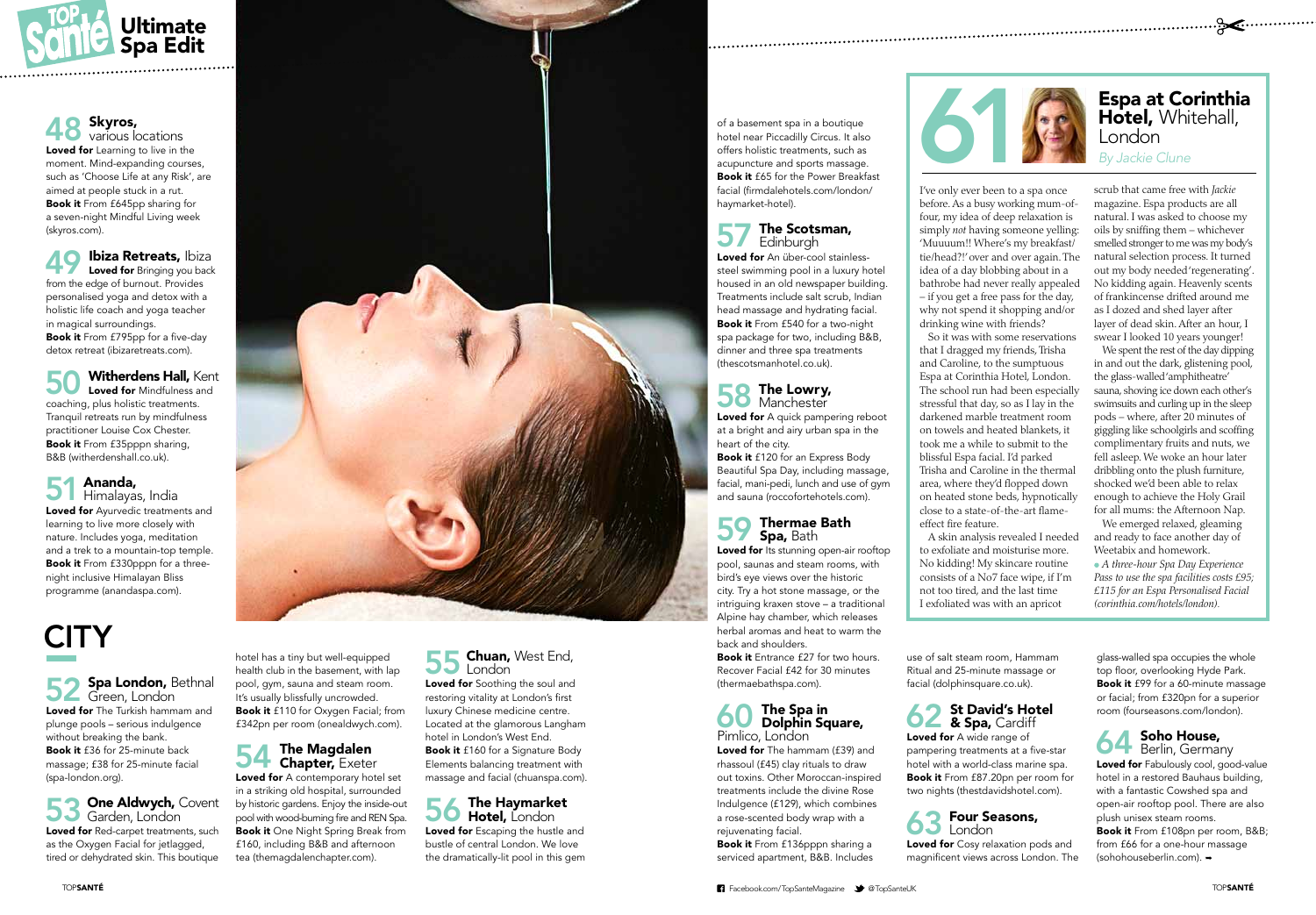**Grayshott Spa, Surrey** Loved for Girlie getaways in fluffy robes and slippers at the original country house health farm. **Book it** Six spa breaks on offer, including the two-night De-Stress from £455pppn (grayshottspa.com).

**66 Barnsley House, Cotswolds** Loved for Outdoor hydro-pool, herb-

**67 Lime Wood,**<br>**67** New Forest New Forest Loved for Outdoor hydrotherapy pools and sauna with woodland views, at this rock royalty favourite. **Book it** From £315pn per room, including use of spa (limewoodhotel.co.uk).

infused sauna and youth-enhancing treatments from Medicetics doctors. Don't miss the Rosemary Verey gardens. **Book it** From £290pn for a double room, B&B, including use of spa (barnsleyhouse.com).

Loved for The Sequoia Spa with its sexy, black mosaic swimming pool and walled garden, plus urban beach and 300 acres of country estate. **Book it** From £235pn for a superior double room, B&B (thegrove.co.uk).

#### Ayush Wellness Spa at Hotel de France, St Helier, Jersey

**Loved for** Ayurvedic spa treatments at a four-star hotel set in landscaped gardens. Don't miss the Abhyanga





hydrotherapy pools and award-winning spa, plus country pursuits such as clay pigeon shooting, archery and sailing. **Book it** From £280pn for a double room (chewtonglen.com).

It's safe to say that Mum and I are not spa veterans. Mum had never set foot in one. I've been to three and find myself asking wildly: 'Do I leave my bikini top on? The bottoms? Should I get under the towel or lie on top? Is the mint tea free?!' But when we arrived at Peterstone Court in Brecon, south Wales, we were greeted by swathes of smiling daffodils, fuzzy lambs gambling over to say 'hello', and the awesome Brecon Beacons – the backdrop to the country house. The natural world worked its magic to make us forget any rookie nerves.

Seaham Hall, Durham Loved for The 44,000sq ft Eastern-style Serenity spa with crystal

Spa manager Amy could not have been friendlier. And we were swiftly taken to a shared treatment room for our facials, where the brilliant therapists explained exactly what clothes to strip off (mind readers!). They catered our facials to our skin types and we drifted into silence, taking in the heavenly scents of rose and ylang ylang. Afterwards, Mum summed it up perfectly: 'Well, I can see why people would get into that!'

> Loved for Spa with an equestrian twist, at this five-star country house hotel set in 500 acres of parkland. Book it Spa day from £150, including lunch, use of all facilities and a facial

Congham Hall, Norfolk

Loved for A Secret Garden Spa set in the herb garden of an elegant Georgian manor.

Peterstone Court is run by restaurateurs rather than hoteliers, and it shows. Lunch was huge spinach

> Book it From £125pn per room; £45 for the Zest Express hand and foot ritual (conghamhallhotel.co.uk).

**76 Cotswold House,<br>8 Gloucestershire Gloucestershire** Loved for A steaming Hot Tub Suite

pancakes with mushrooms, walnuts and Gorgonzola (many ingredients are gathered from the grounds). We sat looking out across the outdoor pool to the mountains and dreamed, for a moment, that this was our grand house hidden in the countryside (although it's only a few minutes' drive into Brecon, and 20 minutes to Abergavenny where there's a train station, so it's not inconveniently remote).

> **Monart, County Wexford, Ireland** Loved for Bespoke programmes for detox, weight loss and anti-ageing in this purpose-built eco-spa. Book it From £260pp for a threenight break, including classes and a 30-minute treatment; from £908 for a five-day Monart Detox (monart.ie).

**8** Parkhotel, Innsbruck, Austria Loved for Tackling heart health, back pain, metabolism and burnout. A leading naturopathic retreat, it follows Mayr principles of wellbeing. Book it From £1,625pp for a sevennight Basic Programme, including flights (healingholidays.co.uk).

#### **Q** Iberostar Anthelia, Tenerife

Loved for The Mayr Kur Space, a preventive body detox and cleansing therapy under the guidance of Mayr specialist, Dr Gustavo Pezzini. Book it From £703 for a seven-day Mayr Kur Space Therapie. The hotel costs from £190pn per room, B&B (mayrkurspace.com).

# 80 SHA Wellness Clinic,<br>Costa Blanca, Spain

Afterwards, we drifted in and out of the relaxation room and Jacuzzi (only making one faux pas when a therapist saw us sitting in it with no bubbles – we'd no idea how to turn it on. Awkward!) and had our nails done. While the spa is small and lacks the glossy finish of plusher places, for us its laid-back air, beautiful setting and first-rate food was more important – not to mention that the prices are a steal. And as we drove off with Mum's glossy nails glinting on the steering wheel, we really felt like we'd transformed

Loved for Its brilliant seven-night programmes for insomnia, weight loss and giving up smoking. Medicine meets mindfulness in this gleaming white macrobiotic retreat. Book it From £1,005pp for a two-night SHA Feeling programme, including flights (healingholidays.co.uk).

81 The Reserve, Lake<br>Geneva, Switzerland Loved for The team of nutritional, complementary and medical specialists at this luxurious colonialstyle resort on Lake Geneva. Book it From £3,345pp for the fournight Better Ageing retreat, including treatments (healingholidays.co.uk).

#### 82 The Farm at San<br>82 Benito, Philippines Loved for The 21-night Life Changing Holiday, which is guaranteed to bust any bad habit. There are also medical programmes for people with cancer, obesity and diabetes.

**Book it** Seven-night packages cost from £2,390pp, including full board and flights (thefarmatsanbenito.com).  $\Rightarrow$ 

into ladies what spa.

*From £67 for the Leap Into Summer package, including lunch, coffee and tea, two 30-minute treatments and use of facilities (peterstone-court.com).*

## Peterstone Court Country House



Massage (two-therapist massage). Book it Double rooms from £80pn, B&B. Spa packages from £134 (ayushwellnessspa.com).

72 The Pig, Hampshire Loved for A lovely kitchen garden, wild food foraging tours and the small but charming Potting Shed Spa. **Book it** £75 for a de-stress massage; from £189pn for a Comfy Luxe room (thepighotel.com).

sauna, therapy pools and gardenview therapy rooms at this recently revamped seaside bolthole. Enjoy beach bike rides on free-hire mountain bikes.

Book it From £199pn per room, B&B. Treatments from £45 for Elemis Lime & Ginger Salt Glow (seaham-hall.co.uk).



or back massage. Saddle, Spa & Stay from £445pppn, including meals and riding lessons (lucknampark.co.uk).

in a converted coach house, with rain showers and nail bar. Book it From £365pn per room for a Romantic Retreat, including dinner and champagne on arrival (bespokehotels.com).

# MEDICAL

 $\cdot$  .  $\cdot$  .  $\cdot$  .  $\cdot$  .  $\cdot$  .  $\cdot$  .  $\cdot$  .  $\cdot$  .  $\cdot$  .  $\cdot$  .  $\cdot$  .  $\cdot$  .  $\cdot$  .  $\cdot$  .  $\cdot$  .  $\cdot$  .  $\cdot$  .  $\cdot$  .  $\cdot$  .  $\cdot$  .  $\cdot$  .  $\cdot$  .  $\cdot$  .  $\cdot$  .  $\cdot$  .  $\cdot$  .  $\cdot$  .  $\cdot$  .  $\cdot$  .  $\cdot$  .  $\cdot$  .  $\cdot$ 



## **COUNTRY ESCAPE**